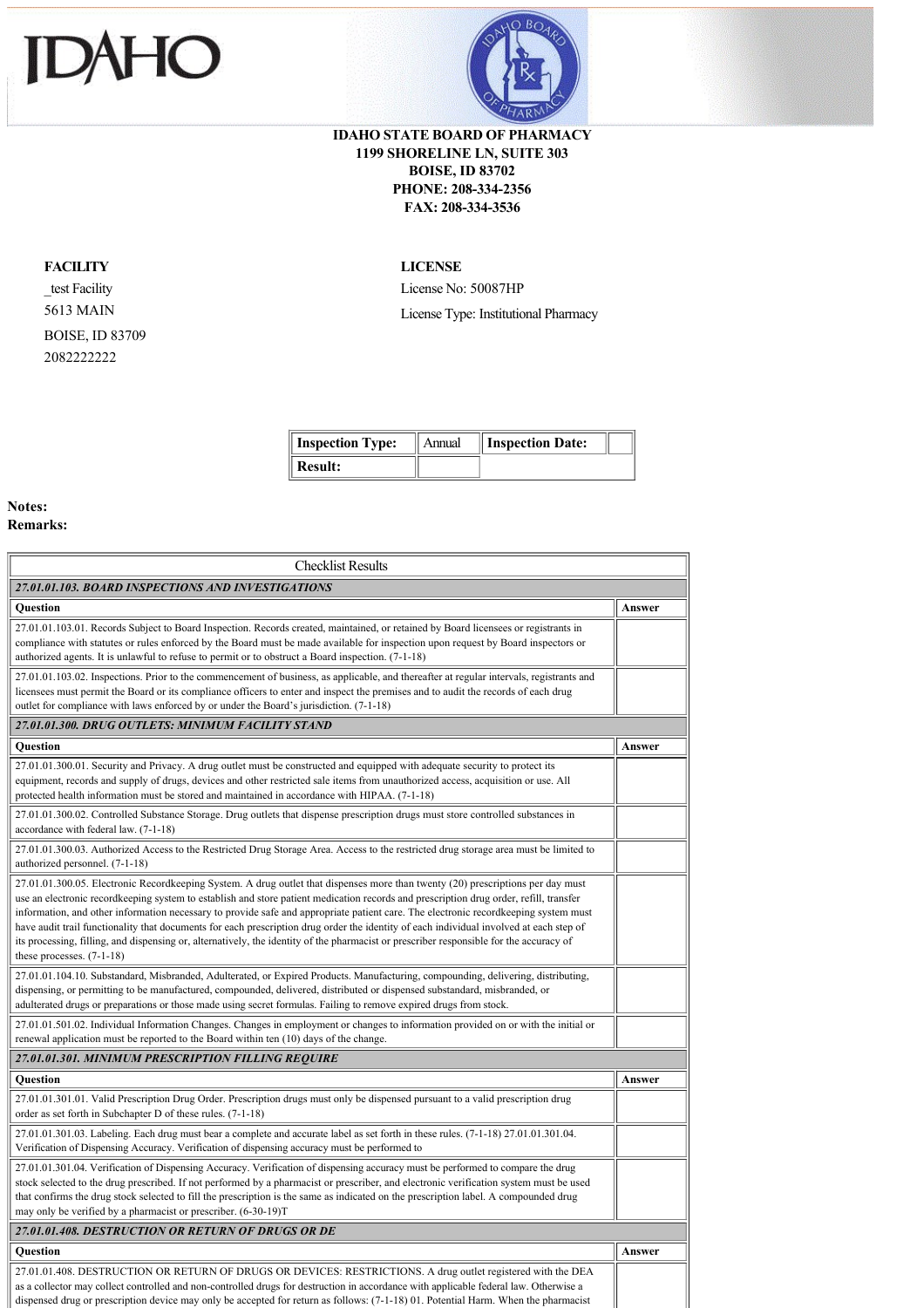| determines that harm could result if the drug is not returned. (7-1-18)02. Did Not Reach Patient. Non-controlled drugs that have been<br>maintained in the custody and control of the institutional facility, dispensing pharmacy, or their related clinical facilities may be<br>returned if product integrity can be assured. Controlled substances may only be returned from a hospital daily delivery system under<br>which a pharmacy dispenses no more than a seventy-two $(72)$ hour supply for a drug order. $(6-30-19)T 03$ . Donation. Those that<br>qualify for return under the provisions of the Idaho Legend Drug Donation Act as specified in Section 54-1762, Idaho Code. (7-1-18)                                                                                                                                                                                                                                                                                                                                                                                                                                                                                                                                                                                                                                                                                                                     |        |
|------------------------------------------------------------------------------------------------------------------------------------------------------------------------------------------------------------------------------------------------------------------------------------------------------------------------------------------------------------------------------------------------------------------------------------------------------------------------------------------------------------------------------------------------------------------------------------------------------------------------------------------------------------------------------------------------------------------------------------------------------------------------------------------------------------------------------------------------------------------------------------------------------------------------------------------------------------------------------------------------------------------------------------------------------------------------------------------------------------------------------------------------------------------------------------------------------------------------------------------------------------------------------------------------------------------------------------------------------------------------------------------------------------------------|--------|
| 27.01.01.500. RECORDKEEPING: MAINTENANCE AND INVEN                                                                                                                                                                                                                                                                                                                                                                                                                                                                                                                                                                                                                                                                                                                                                                                                                                                                                                                                                                                                                                                                                                                                                                                                                                                                                                                                                                     |        |
| Question                                                                                                                                                                                                                                                                                                                                                                                                                                                                                                                                                                                                                                                                                                                                                                                                                                                                                                                                                                                                                                                                                                                                                                                                                                                                                                                                                                                                               | Answer |
| 27.01.01.500.01. Records Maintenance and Retention Requirement. Unless an alternative standard is stated for a specified record<br>type, form, or format, records required to evidence compliance with statutes or rules enforced by the Board must be maintained and                                                                                                                                                                                                                                                                                                                                                                                                                                                                                                                                                                                                                                                                                                                                                                                                                                                                                                                                                                                                                                                                                                                                                  |        |
| retained in a readily retrievable form and location for at least three $(3)$ years from the date of the transaction. $(7-1-18)$                                                                                                                                                                                                                                                                                                                                                                                                                                                                                                                                                                                                                                                                                                                                                                                                                                                                                                                                                                                                                                                                                                                                                                                                                                                                                        |        |
| 27.01.01.500.02. Prescription Retention. A prescription drug order must be retained in a readily retrievable manner by each drug<br>outlet and maintained in accordance with federal law: (7-1-18)                                                                                                                                                                                                                                                                                                                                                                                                                                                                                                                                                                                                                                                                                                                                                                                                                                                                                                                                                                                                                                                                                                                                                                                                                     |        |
| 27.01.01.500.03. Inventory Records. Each drug outlet must maintain a current, complete and accurate record of each controlled<br>substance manufactured, imported, received, ordered, sold, delivered, exported, dispensed or otherwise disposed of by the registrant.<br>Drug outlets must maintain inventories and records in accordance with federal law. An annual inventory must be conducted at each<br>registered location no later than seven (7) days after the date of the most recent inventory in a form and manner that satisfies the<br>inventory requirements of federal law. Drugs stored outside a drug outlet in accordance with these rules must be regularly inventoried<br>and inspected to ensure that they are properly stored, secured, and accounted for. Additional inventories are necessary when required<br>by federal law. $(7-1-18)$                                                                                                                                                                                                                                                                                                                                                                                                                                                                                                                                                    |        |
| Date of Inventory Completed                                                                                                                                                                                                                                                                                                                                                                                                                                                                                                                                                                                                                                                                                                                                                                                                                                                                                                                                                                                                                                                                                                                                                                                                                                                                                                                                                                                            |        |
| Open or Closed                                                                                                                                                                                                                                                                                                                                                                                                                                                                                                                                                                                                                                                                                                                                                                                                                                                                                                                                                                                                                                                                                                                                                                                                                                                                                                                                                                                                         |        |
| Name of Pharmacist<br>27.01.01.303 DRUGS STORED OUTSIDE OF A DRUG OUTLET FOR RETRIEVAL BY A LICENSED HEALTH<br>PROFESSIONAL. Drugs may be stored in an alternative designated area outside the drug outlet, including, but not limited to, floor<br>stock, in an emergency cabinet, in an emergency kit, or as emergency outpatient drug delivery from an emergency room at a registered<br>institutional facility, provided the following conditions are met: (7-1-18) 03. Controlled Substances. Controlled substances may only<br>be stored in an alternative designated area as permitted by, and in accordance with, federal law. (7-1-18)                                                                                                                                                                                                                                                                                                                                                                                                                                                                                                                                                                                                                                                                                                                                                                        |        |
| 37-3303A PSE Electronic Tracking System in use<br>27.01.01.700. COMPOUNDING DRUG PREPARATIONS                                                                                                                                                                                                                                                                                                                                                                                                                                                                                                                                                                                                                                                                                                                                                                                                                                                                                                                                                                                                                                                                                                                                                                                                                                                                                                                          |        |
| Question                                                                                                                                                                                                                                                                                                                                                                                                                                                                                                                                                                                                                                                                                                                                                                                                                                                                                                                                                                                                                                                                                                                                                                                                                                                                                                                                                                                                               | Answer |
| 27.01.01.700. COMPOUNDING DRUG PREPARATIONS. Any compounding that is not permitted herein is considered<br>manufacturing. (7-1-18)                                                                                                                                                                                                                                                                                                                                                                                                                                                                                                                                                                                                                                                                                                                                                                                                                                                                                                                                                                                                                                                                                                                                                                                                                                                                                     |        |
| 27.01.01.700.02.c. Equipment. Equipment and utensils must be of suitable design and composition and cleaned, sanitized, or<br>sterilized as appropriate prior to use. (7-1-18)                                                                                                                                                                                                                                                                                                                                                                                                                                                                                                                                                                                                                                                                                                                                                                                                                                                                                                                                                                                                                                                                                                                                                                                                                                         |        |
| 27.01.01.700.02.d. Disposal of Compromised Drugs. When the correct identity, purity, strength, and sterility of ingredients and<br>components cannot be confirmed (in cases of, for example, unlabeled syringes, opened ampoules, punctured stoppers of vials and<br>bags, and containers of ingredients with incomplete labeling) or when the ingredients and components do not possess the expected<br>appearance, aroma, and texture, they must be removed from stock and isolated for return, reclamation, or destruction. (7-1-18)                                                                                                                                                                                                                                                                                                                                                                                                                                                                                                                                                                                                                                                                                                                                                                                                                                                                                |        |
| 27.01.01.700.04.c. Anticipatory Compounding. Limited quantities of a drug product may be compounded or sterile prepackaged prior<br>to receiving a valid prescription drug order based on a history of receiving valid prescription drug orders for the compounded or sterile<br>prepackaged drug product. (7-1-18)                                                                                                                                                                                                                                                                                                                                                                                                                                                                                                                                                                                                                                                                                                                                                                                                                                                                                                                                                                                                                                                                                                    |        |
| 27.01.01.700.05. Drug Compounding Controls. (7-1-18) a. Policies and Procedures. In consideration of the applicable provisions of<br>USP Chapter 795 concerning pharmacy compounding of non-sterile preparations, USP Chapter 797 concerning sterile preparations,<br>Chapter 1075 of the USP-NF concerning good compounding practices, and Chapter 1160 of the USP-NF concerning pharmaceutical<br>calculations, policies and procedures for the compounding or sterile prepackaging of drug products must ensure the safety, identity,<br>strength, quality, and purity of the finished product, and must include any of the following that are applicable to the scope of<br>compounding practice being performed: (7-1-18) i. Appropriate packaging, handling, transport, and storage requirements; (7-1-18) ii.<br>Accuracy and precision of calculations, measurements, and weighing; (7-1-18) iii. Determining ingredient identity, quality, and purity;<br>(7-1-18) iv. Labeling accuracy and completeness; (7-1-18) v. Beyond use dating; (7-1-18) vi. Auditing for deficiencies, including<br>routine environmental sampling, quality and accuracy testing, and maintaining inspection and testing records; (7-1-18) vii. Maintaining<br>environmental quality control; and (7-1-18) viii. Safe limits and ranges for strength of ingredients, pH, bacterial endotoxins, and<br>particulate matter. (7-1-18) |        |
| 27.01.01.700.05.c. Non-Patient Specific Records. Except for drug products that are being compounded or sterile prepackaged for<br>direct administration, a production record of drug products compounded or sterile prepackaged in anticipation of receiving<br>prescription drug orders or distributed in the absence of a patient specific prescription drug order ("office use") solely as permitted in<br>these rules, must be prepared and kept for each drug product prepared, including: (7-1-18) i. Production date; (7-1-18) ii. Beyond use<br>date; $(7-1-18)$ iii. List and quantity of each ingredient; $(7-1-18)$ iv. Internal control or serial number; and $(7-1-18)$ v. Initials or unique<br>identifier of all persons involved in the process or the compounder responsible for the accuracy of these processes. (7-1-18)                                                                                                                                                                                                                                                                                                                                                                                                                                                                                                                                                                            |        |
| 27.01.01.701. STERILE PREPARATION.                                                                                                                                                                                                                                                                                                                                                                                                                                                                                                                                                                                                                                                                                                                                                                                                                                                                                                                                                                                                                                                                                                                                                                                                                                                                                                                                                                                     |        |
| Question<br>27.01.01.230.08. Sterile Preparation Endorsement. A drug outlet engaged in sterile preparation must obtain a single endorsement for                                                                                                                                                                                                                                                                                                                                                                                                                                                                                                                                                                                                                                                                                                                                                                                                                                                                                                                                                                                                                                                                                                                                                                                                                                                                        | Answer |
| one $(1)$ or more hood or aseptic environmental control devices. $(7-1-18)$                                                                                                                                                                                                                                                                                                                                                                                                                                                                                                                                                                                                                                                                                                                                                                                                                                                                                                                                                                                                                                                                                                                                                                                                                                                                                                                                            |        |
| 27.01.01.701.03. Compounder Responsibilities. i. Opened or entered (such as needle-punctured) single-dose containers, such as bags,<br>bottles, syringes, and vials of sterile products and compounded sterile preparations are to be used within one (1) hour if opened in<br>non-sterile conditions, and any remaining contents must be discarded; (7-1-18) ii. Single-dose vials needle-punctured in a sterile<br>environment may be used up to six $(6)$ hours after initial needle puncture; $(7-1-18)$ iii. Opened single-dose ampules may not be stored<br>for any time period; and (7-1-18) iv. Multiple-dose containers (for example, vials) that are formulated for removal of portions on<br>multiple occasions because they contain antimicrobial preservatives, may be used for up to twenty-eight (28) days after initial<br>opening or entering, unless otherwise specified by the manufacturer; (7-1-18)<br>27.01.01.701.03.b. Water-containing compounded sterile products that are non-sterile during any phase of the compounding                                                                                                                                                                                                                                                                                                                                                                   |        |
| procedure must be sterilized within six (6) hours after completing the preparation in order to minimize the generation of bacterial<br>endotoxins; $(7-1-18)$                                                                                                                                                                                                                                                                                                                                                                                                                                                                                                                                                                                                                                                                                                                                                                                                                                                                                                                                                                                                                                                                                                                                                                                                                                                          |        |
| 27.01.01.701.04. Environmental Controls. Except when prepared for immediate administration, the environment for the preparation<br>of sterile preparations in a drug outlet must be in an isolated area, designed to avoid unnecessary traffic and airflow disturbances, and<br>equipped to accommodate aseptic techniques and conditions. (7-1-18) a. Hoods and aseptic environmental control devices must be<br>certified for operational efficiency as often as recommended by the manufacturer or at least every six (6) months or if relocated. (7-1-<br>18)                                                                                                                                                                                                                                                                                                                                                                                                                                                                                                                                                                                                                                                                                                                                                                                                                                                      |        |
| 27.01.01.701.05. Sterile Preparation Equipment. A drug outlet in which sterile preparations are prepared must be equipped with at<br>least the following: (7-1-18) a. Protective apparel including gowns, masks, and sterile (or the ability to sterilize) non-vinyl gloves,<br>unless written documentation can be provided from the aseptic isolator manufacturer that any component of garbing is not necessary;<br>(7-1-18) b. A sink; (4-11-19) c. A refrigerator for proper storage of additives and finished sterile preparations prior to delivery when                                                                                                                                                                                                                                                                                                                                                                                                                                                                                                                                                                                                                                                                                                                                                                                                                                                        |        |